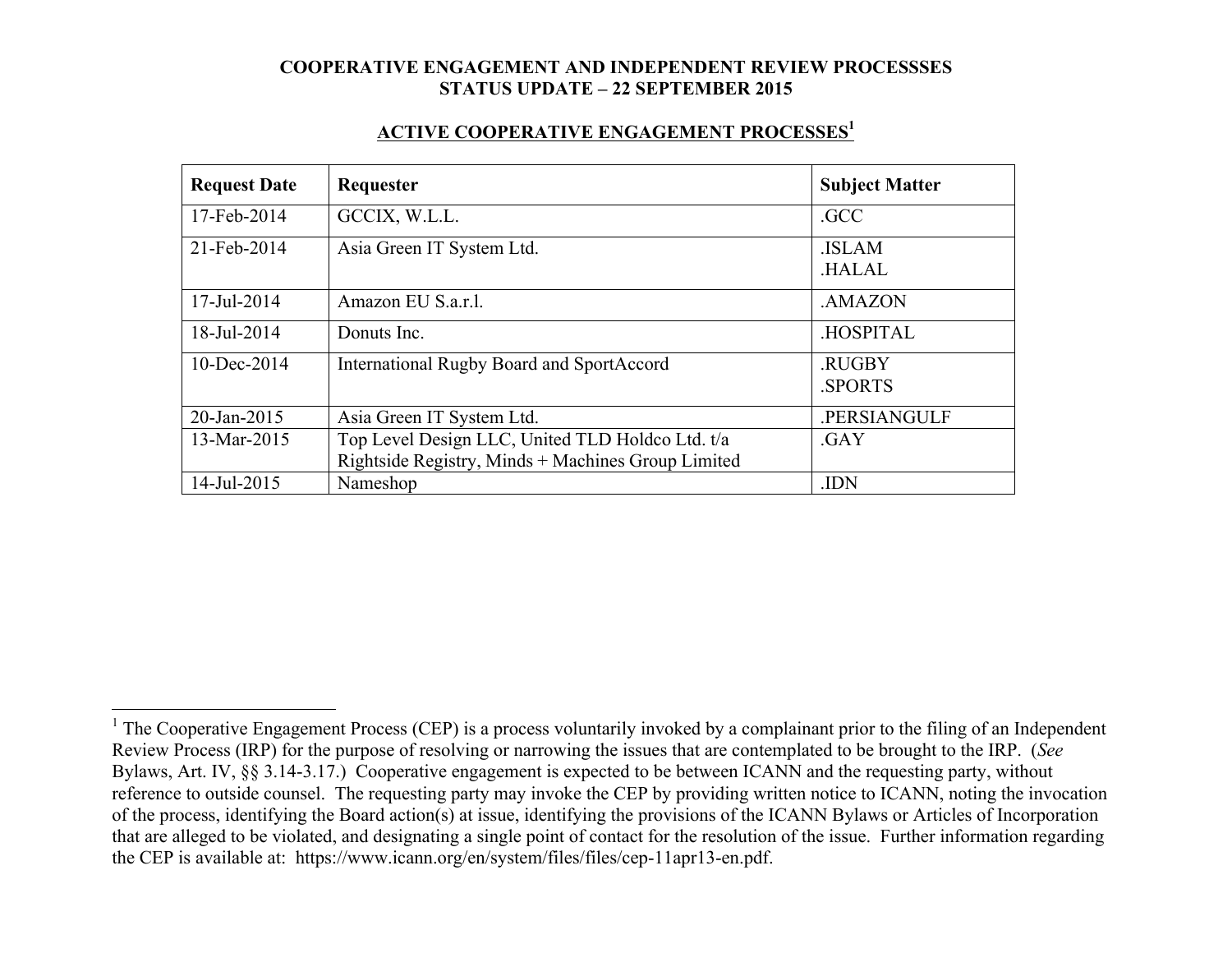## **RECENTLY CLOSED COOPERATIVE ENGAGEMENT PROCESS**

| <b>Request Date</b> | Requester                                       | <b>Subject Matter</b> | <b>IRP Filing Deadline</b> |
|---------------------|-------------------------------------------------|-----------------------|----------------------------|
|                     |                                                 |                       |                            |
| 12-June-2015        | Schwarz Domains & Services GmbH & Co. KG        | .SCHWARZGROUP         | $N/A$ (Withdrawn)          |
|                     |                                                 |                       |                            |
| 02-Feb-2015         | Afilias Limited; BRS Media, Inc.; and Tin Dale, | <b>RADIO</b>          | 1 October 2015             |
|                     | LLC                                             |                       |                            |
| $16$ -Dec-2014      | AC Webconnecting Holding B.V.                   | .CAM                  | 14 October 2015            |

 

<sup>&</sup>lt;sup>2</sup> The CEP process provides that "[i]f ICANN and the requester have not agreed to a resolution of the issues upon the conclusion of the cooperative engagement process, or if issues remain for a request for independent review, the requestor's time to file a request for independent review designated in the Bylaws shall be extended for each day of the cooperative engagement process, but in no event, absent mutual written agreement by the parties, shall the extension be for more than fourteen (14) days." (https://www.icann.org/en/system/files/files/cep-11apr13-en.pdf)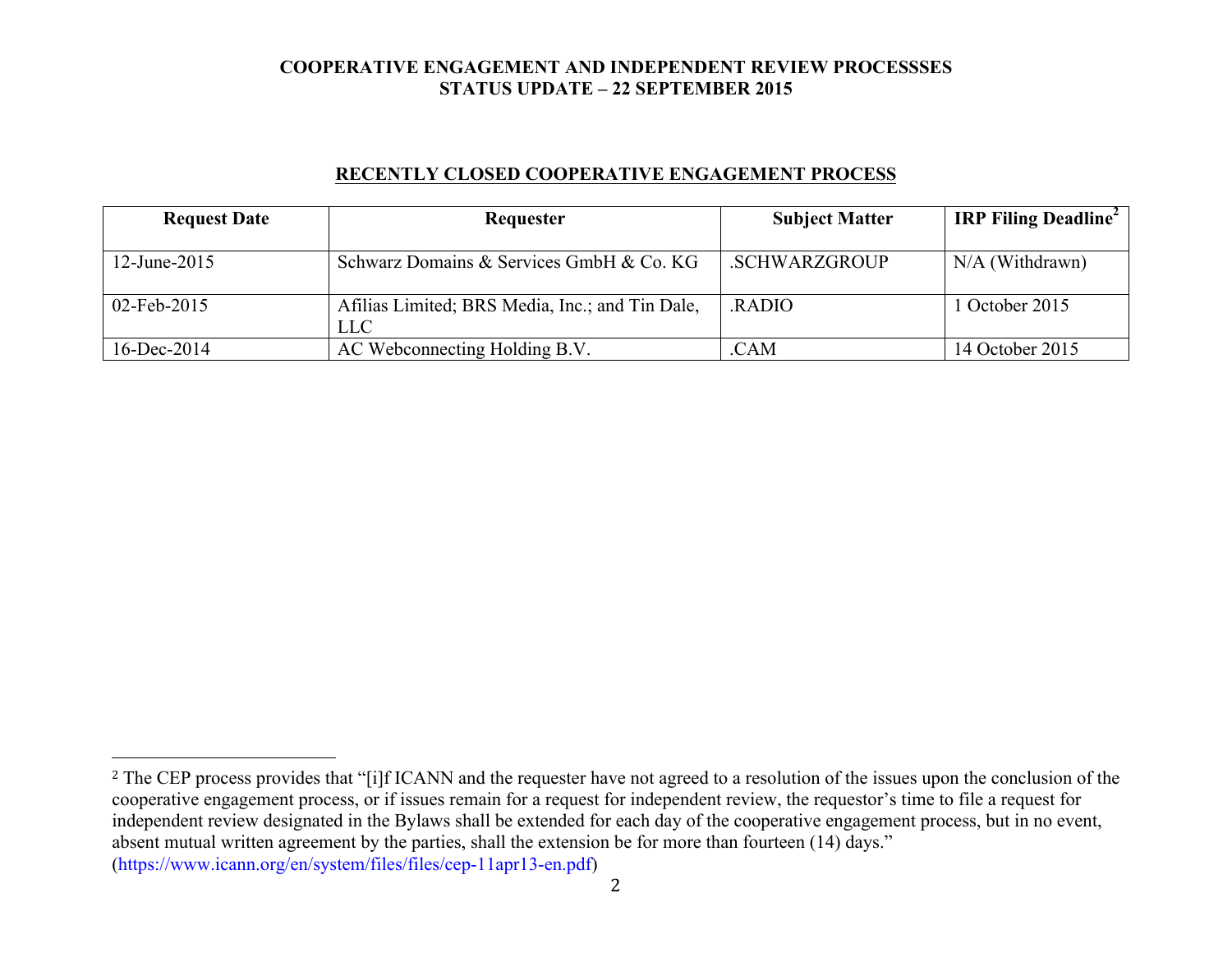## **ACTIVE INDEPENDENT REVIEW PROCESSES<sup>3</sup>**

| <b>Date</b><br><b>ICANN</b><br><b>Received</b><br><b>Notice of</b><br><b>IRP</b> | Date IRP<br>Commenced<br>by ICDR | Requester                                                                                            | <b>Subject Matter</b> | <b>Status</b>                                                                                                                                                                                                                                                                                                                                                             |
|----------------------------------------------------------------------------------|----------------------------------|------------------------------------------------------------------------------------------------------|-----------------------|---------------------------------------------------------------------------------------------------------------------------------------------------------------------------------------------------------------------------------------------------------------------------------------------------------------------------------------------------------------------------|
| 11-Jun-2014                                                                      | $13 - Jun-2014$                  | Vistaprint Limited<br>https://www.icann.org/resources/pa<br>ges/vistaprint-v-icann-2014-06-19-<br>en | .WEBS                 | Panel Selection: The full Panel was confirmed on<br>13 January 2015.<br>Materials: Written submissions, Declaration(s), and<br>Scheduling Orders are posted at<br>https://www.icann.org/resources/pages/vistaprint-v-<br>icann-2014-06-19-en<br>Hearing(s): The hearing took place on 28 May<br>2015; the Final Declaration is expected on or about<br>30 September 2015. |

https://www.icann.org/resources/pages/mechanisms-2014-03-20-en.

 $3$  The Independent Review Process (IRP) is a process by which any person materially affected by a decision or action by the Board that he or she asserts is inconsistent with the Articles of Incorporation or Bylaws may submit a request for independent review of that decision or action. (*See* Bylaws, Art. IV, § 3.) In order to be materially affected, the person must suffer injury or harm that is directly and causally connected to the Board's alleged violation of the Bylaws or the Articles of Incorporation, and not as a result of third parties acting in line with the Board's action. Further information regarding the IRP is available at: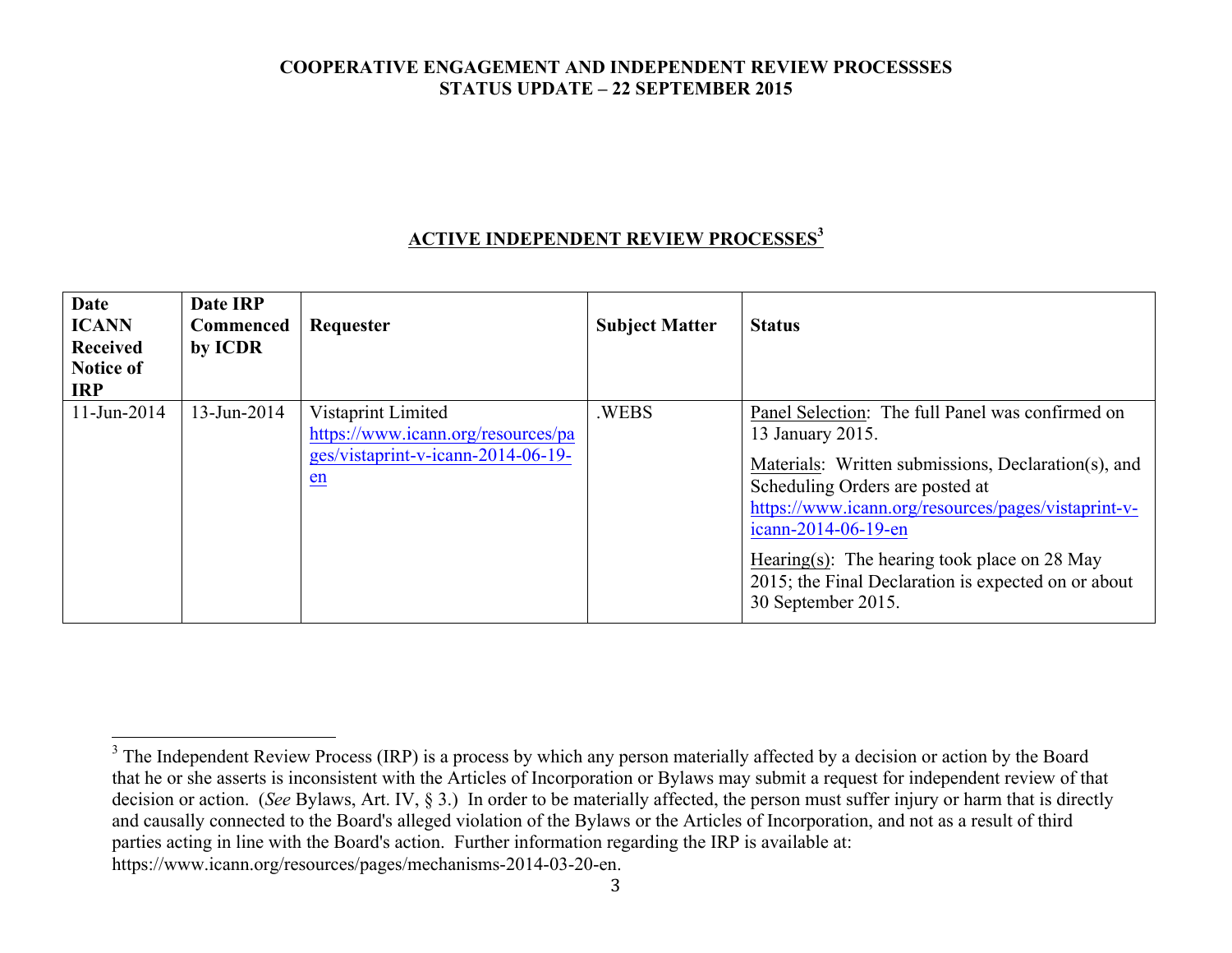| <b>Date</b>                    | <b>Date IRP</b> |                                                                                                          |                              |                                                                                                                                                                                                                                                                                                                                                                         |
|--------------------------------|-----------------|----------------------------------------------------------------------------------------------------------|------------------------------|-------------------------------------------------------------------------------------------------------------------------------------------------------------------------------------------------------------------------------------------------------------------------------------------------------------------------------------------------------------------------|
| <b>ICANN</b>                   | Commenced       | Requester                                                                                                | <b>Subject Matter</b>        | <b>Status</b>                                                                                                                                                                                                                                                                                                                                                           |
| <b>Received</b>                | by ICDR         |                                                                                                          |                              |                                                                                                                                                                                                                                                                                                                                                                         |
| <b>Notice of</b><br><b>IRP</b> |                 |                                                                                                          |                              |                                                                                                                                                                                                                                                                                                                                                                         |
| 17-Jul-2014                    | 24-Jul-2014     | Merck KGaA<br>https://www.icann.org/resources/pa<br>ges/merck-v-icann-2014-07-22-en                      | .MERCK<br>.MERCKMSD          | Panel Selection: The full Panel was confirmed on<br>10 March 2015.<br>Materials: Written submissions, Declaration(s), and<br>Scheduling Orders are posted at<br>https://www.icann.org/resources/pages/merck-v-<br>icann-2014-07-22-en<br>Hearing $(s)$ : Panel determined that no final hearing<br>will be held; awaiting Final Declaration.                            |
| 21-Sept-2014                   | 22-Sept-2014    | Dot Registry, LLC<br>https://www.icann.org/resources/pa<br>ges/dot-registry-v-icann-2014-09-<br>$25$ -en | .INC<br>$.$ LLC $\,$<br>.LLP | Panel Selection: The full Panel was confirmed on 5<br>February 2015.<br>Materials: Written submissions, Declaration(s), and<br>Scheduling Orders are posted at<br>https://www.icann.org/resources/pages/dot-registry-<br>v-icann-2014-09-25-en<br>Hearing $(s)$ : Procedural hearing took place on 19<br>February 2015; no further hearings are currently<br>scheduled. |
| 8-Oct-2014                     | 13-Oct-2014     | Donuts Inc.<br>https://www.icann.org/resources/pa<br>ges/donuts-v-icann-2014-10-13-en                    | .RUGBY<br>.SPORTS            | Panel Selection: The full Panel was confirmed on 7<br>April 2015.<br>Materials: Written submissions, Declaration(s), and<br>Scheduling Orders are posted at<br>https://www.icann.org/resources/pages/donuts-v-<br>icann-2014-10-13-en<br>Hearing(s): Preliminary hearing took place on $14$<br>July 2015; hearing scheduled for 8 October 2015.                         |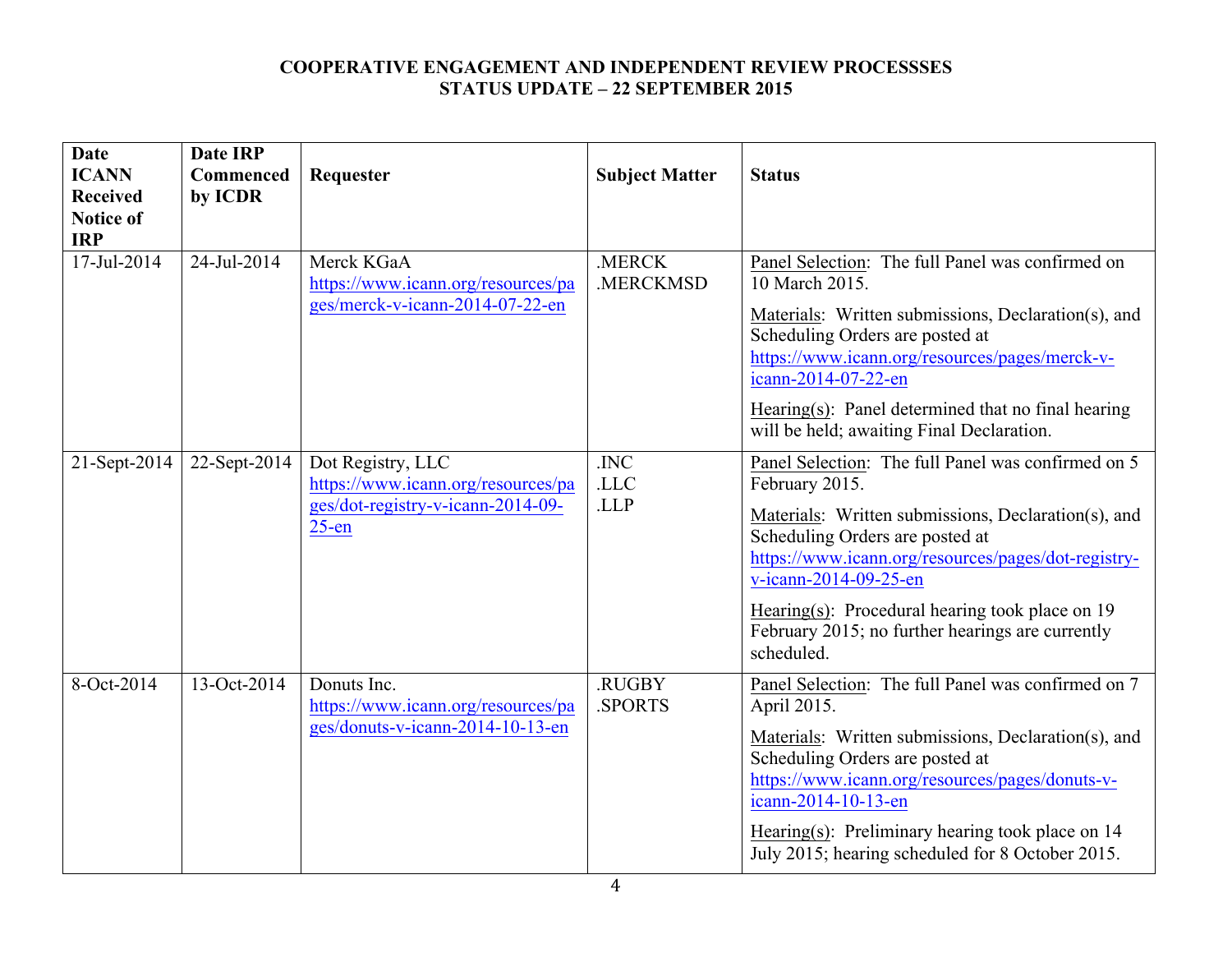| <b>Date</b><br><b>ICANN</b><br><b>Received</b><br><b>Notice of</b><br><b>IRP</b> | <b>Date IRP</b><br>Commenced<br>by ICDR | Requester                                                                                                                                                                                                                  | <b>Subject Matter</b>                          | <b>Status</b>                                                                                                                                                                                                                                                                                                |
|----------------------------------------------------------------------------------|-----------------------------------------|----------------------------------------------------------------------------------------------------------------------------------------------------------------------------------------------------------------------------|------------------------------------------------|--------------------------------------------------------------------------------------------------------------------------------------------------------------------------------------------------------------------------------------------------------------------------------------------------------------|
| 5-Dec-2014                                                                       | 8-Dec-2014                              | <b>Gulf Cooperation Council</b><br>https://www.icann.org/resources/pa<br>ges/gcc-v-icann-2014-12-06-en                                                                                                                     | .PERSIANGULF                                   | Panel Selection: Emergency Panelist appointed on<br>10 December 2014; the two parties have selected<br>Panelists, who are now in the process of selecting<br>the third Panelist.                                                                                                                             |
|                                                                                  |                                         |                                                                                                                                                                                                                            |                                                | Materials: Written submissions, Declaration(s), and<br>Scheduling Orders are posted at<br>https://www.icann.org/resources/pages/gcc-v-icann-<br>2014-12-06-en                                                                                                                                                |
|                                                                                  |                                         |                                                                                                                                                                                                                            |                                                | Hearing(s): No hearings are currently scheduled.                                                                                                                                                                                                                                                             |
| 10-Mar-2015<br>(.HOTEL)<br>13-Mar-2015<br>(ECO)                                  | 12-Mar-2015                             | Despegar Online SRL; Donuts, Inc.<br>Spring McCook, LLC; Famous<br>Four Media Limited-dot Hotel<br>Limited; Fegistry, LLC; and Radix<br>FZC (.HOTEL) and Little Birch,<br>LLC and Minds + Machines Group<br>Limited (.ECO) | HOTEL, ECO<br>[consolidated on<br>12 May 2015] | Panel Selection: Full Panel was confirmed on 30<br>July 2015.<br>Materials: Written submissions, Declaration(s),<br>and Scheduling Orders are posted at<br>https://www.icann.org/resources/pages/various-v-<br>icann-eco-hotel-2015-09-02-en<br>Hearing(s): Hearing is scheduled for 23 November<br>2015.    |
| $19$ -Mar-2015                                                                   | 24-Mar-2015                             | Dot Sport Limited                                                                                                                                                                                                          | .SPORT                                         | Panel Selection: Full Panel was confirmed on 3<br>September 2015.<br>Materials: Written submissions, Declaration(s),<br>and Scheduling Orders are posted at<br>https://www.icann.org/resources/pages/accountab<br>ility/irp-en.<br>Hearing(s): Administrative hearing is scheduled for<br>28 September 2015. |